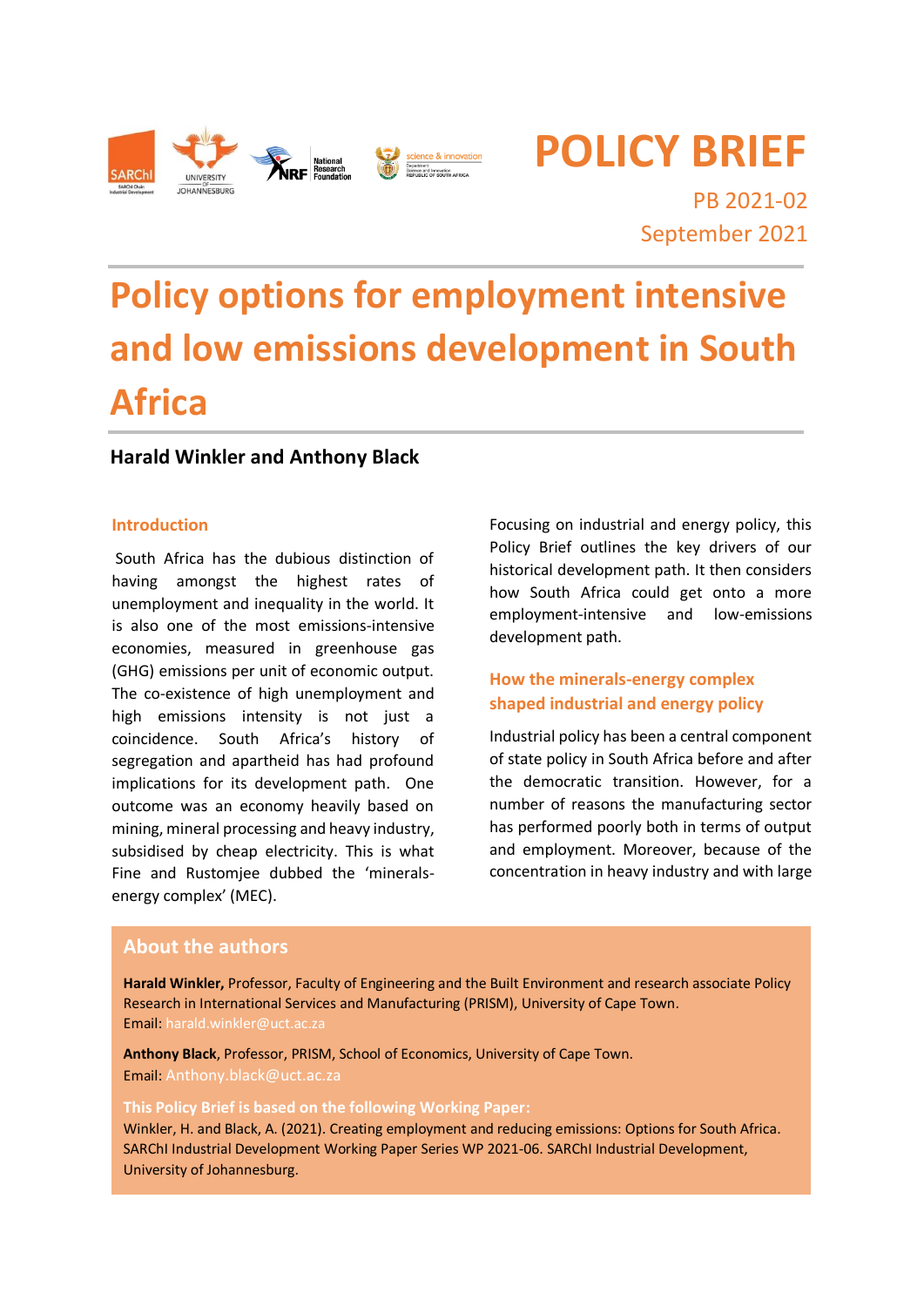users of coal-based electricity, the sector is a major contributor to high emissions intensity.

Under apartheid, industrial policy favoured capital intensive firms. Bantu Education hampered the development of the skills base required for manufacturing development.

Apart from low electricity prices, heavy industry received other forms of government support including export incentives, tax allowances, subsidies for 'strategic' projects and assistance with dedicated infrastructure. Energy security concerns under sanctions prompted overinvestment in electricity supply. Poor employment outcomes are due in part to high capital-intensity.

The country's dependency on coal was entrenched in the 1970s with massive infrastructure investment in new coal mines, large coal power plants, coal to liquid fuels plants and a major rise in coal exports, all strongly supported by the state. The coal value chain incorporates 120,000 workers: mostly in coal mining. But employment has been declining and projections are that coal-sectorbased employment will decline a further 35 – 40 percent by 2050.

Over capacity of electricity generation in the early 1990s led to efforts to attract heavy industry by offering special discounts on already low Eskom prices. This policy continued well after the democratic transition and the Developmental Electricity Pricing Programme (DEPP), offering low electricity prices, was introduced to encourage investment by energy intensive users in 'beneficiation of downstream industries'.

Large firms engaged in the processing of minerals and basic chemicals production were able to exercise market power and charge import parity prices to downstream producers in South Africa, limiting downstream manufacturing development.

Major actors in the MEC depend on coal, which has been the dominant fuel in South Africa's

energy economy. In addition to coal-fired power, about 30% of liquid fuel supply comes from Sasol's coal-to-liquids conversion facility. The political economy of energy supply, then, is dominated by a duopoly – Eskom and Sasol. Significant actors include coal mining firms upstream and electricity-intensive industry downstream.

Growth was capital- rather than labourintensive. Manufacturing employment peaked in 1981 at 1.79 million but had declined to just 1.22 million by 2019. The employment intensity of the sector has also been reduced by the dramatic decline of light manufacturing especially in the ultra-labour-intensive category, which includes clothing, leather and footwear. These sectors were adversely affected by trade liberalisation in the 1990s. Labour legislation, in particular the extension of National Bargaining Council agreements to non-parties has also impacted negatively on firms especially in non-metropolitan locations. The failure to mobilise investment in light manufacturing is in striking contrast to the massive efforts to develop heavy industry over decades.

More recently, the expansion of heavy industry has slowed. There has been a dearth of new investments as well as plant closures. The MEC is unwinding. Its major pillar was cheap (subsidised) electricity, but this growth path became increasingly unsustainable. Higher energy costs and serious supply interruptions have been a key factor along with rail and port inefficiencies. Coupled with this has been the gradual withdrawal of state support and the poor performance of the mining sector.

South Africa has experienced frequent power outages since 2006. Many older coal plants have units failing mainly as a result of insufficient maintenance. Even the new units, Medupi and Kusile, have not operated consistently due to design flaws. This would suggest a compelling case to build capacity fast – and wind and solar PV have short lead times.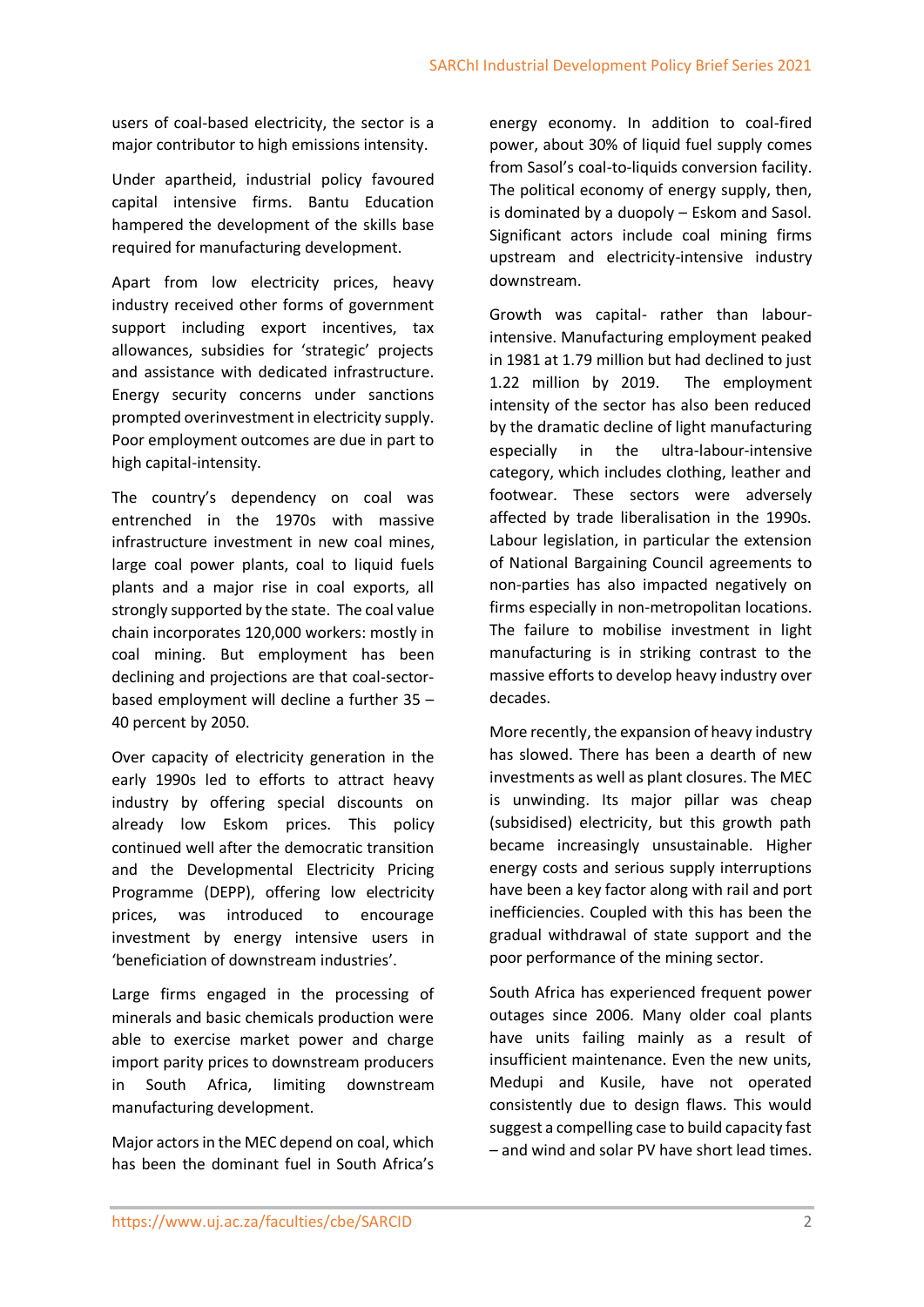Yet these proposals have met resistance from parts of government and other stakeholders.

The MEC has shaped the energy sector and policy. SA's emission intensity (emissions per unit of output) in 2018 was 2.5 times the global average, about five times higher than in the US. Four-fifths of emissions are attributable to energy supply and use.

Renewable energy has been procured from independent power producers (IPPs) in a programme widely considered a success. However, the fourth bid window of the REI4P was completed in 2015, but then stalled for six years with preferred bidders in bid window 5 to be announced in October 2021. While renewable energy has grown rapidly and been required to contribute to socio-economic development, it is still a relatively small share of electricity generated.

# **Opportunities to shift industrial and energy development paths**

The current situation, characterised by multiple crises, also offers opportunities for change. The economy contracted by 7.2% in 2020 as a result of COVID-19, and has only partially recovered in 2021. Even before COVID, public debt had been rising fast.

Due to mismanagement and large scale corruption, Eskom has drastically underperformed and is severely indebted. The supply crisis has led to desperate measures such as the recent proposed use of powerships. But it has also galvanised action on the unbundling of Eskom with generation, transmission and distribution to be divided into separate companies. Eskom has developed a just energy transition (JET) plan and has committed in principle to net zero CO2 by 2050. There is an opportunity to access international climate finance, which would support the JET plan, accelerated phase out of coal and support for socio-economic development. Political support from Cabinet and the ANC lekgotla gave momentum to this plan in September 2021.

## *What policy instruments can drive employment-intensive and low-emissions development?*

Components of a strategy for employmentintensive and low-emissions development include changing the incentive structure, shifting subsidies and appropriate regulation. We explore policy instruments to support employment, shifting subsidies from capitaland energy-intensive to employment- and high-mitigation activities, building competitive advantage in light manufactures and the potential in agriculture.

# • Supporting employment and reducing poverty

The incentive structure (accompanied by appropriate regulation) needs to shift in support of greater employment intensity. For example, it is better to subsidise training rather than capital investment; and worker housing close to workplaces rather than infrastructure for heavy industry. More comprehensive wage subsidies could change firm behaviour and increase the competitiveness of labour demanding activities. On the other hand, it makes no sense, in South Africa's high unemployment environment, to offer incentives for capital investment as have been applied to sections of heavy industry, the automotive industry and other sectors. These subsidies also benefit large firms relative to smaller firms.

In terms of reducing poverty the most effective measures currently in place are social grants. The number of recipients has increased from 2.4 million in 1996 to 18 million in 2020. This comes at huge cost but the question is whether this could be increased, for instance in the form of a basic income grant (BIG) or universal basic income (UBI). The question is back on the agenda both in South Africa and internationally. Larger incomes circulating among poor communities are likely to give a major boost to the informal sector.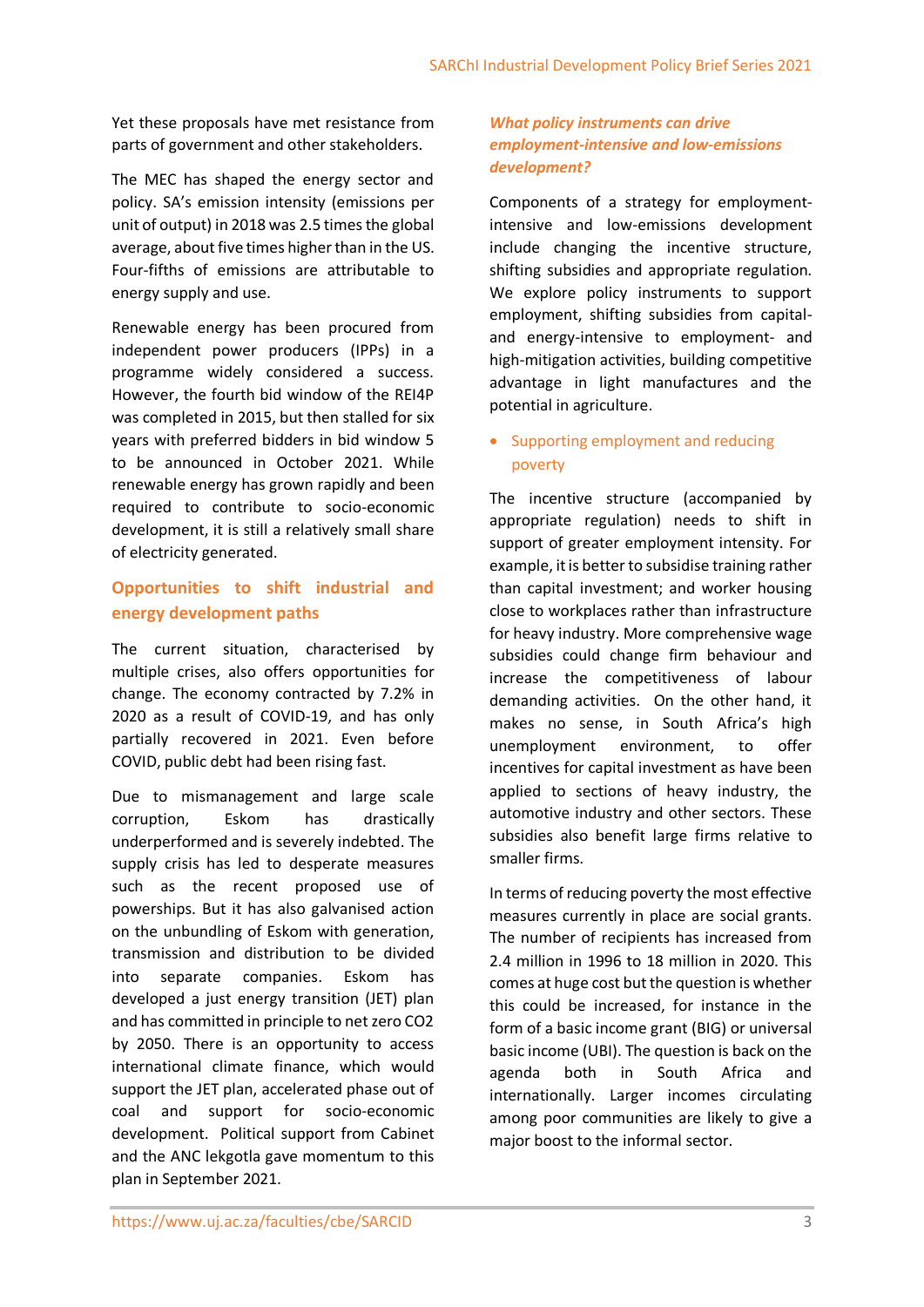# Shift state subsidies from capital- and energy-intensive to employment- and high-mitigation activities

Shifting subsidies to support low emissions and high-employment industries, rather than emissions-intensive coal-fired power, would be one set of tools for employment intensive and low emissions development. The proper pricing of energy is a first step. There has been limited public debate on fossil fuel subsidies, but estimates are that these subsidies amount to between R6.5 and R 29 billion per year.

Eskom has recently committed to increasing its own renewable capacity. Subsidies might be applied to repowering coal-fired power stations, to provide electricity but from renewable energy sources. One feasible option may be to add a levy on power prices to fund localisation of renewable energy and provide training for renewable energy and energy service companies.

Renewable energy can create employment, as jobs decline in the sunset industry of coal mining. One study of the employment cobenefits found that the CSIR's least-cost pathway could create 1.2 million job years along the renewable energy value chain, more than double the number indicated in the Integrated Resource Plan.

Policy needs to actively promote new development in activities and sectors to build on our potential comparative advantage – labour – and position for low emissions development.

Such policies will have a very differentiated impact depending on employment and emissions intensity of the sector in question. For instance, higher electricity prices or carbon taxes are likely to impact more negatively on high emissions sectors, many of which are also capital-intensive. Yet South Africa could build comparative advantage in light manufactures, and create low-emissions employment in agriculture.

• Build competitive advantage in employment intensive light manufacturing, energy service companies and hard-toabate products

Industrial and other policies need to place more emphasis on supporting light manufacturing both to grow exports and to compete more effectively in the domestic market. Light industries draw on the local, semi-skilled labour force, experience in the region and established infrastructure. Examples of such industries include not only apparel but also metal products, household semi-durables, electronics assembly and other products.

There is also scope to support small and medium energy service companies rolling out energy efficiency and small-scale renewable energy services, and find strategic approaches to be part of alternatives to hard-to-abate products.

# Agriculture – a sector to create low emissions employment

Agriculture is a very labour-intensive sector both in terms of employment per unit of output and in terms of its employment multiplier. The destruction of the peasantry through land dispossession has limited its employment potential but opportunities still exist. Since 1994, developments in agriculture have contributed to rather than ameliorated SA's unemployment problem. There has been a dramatic decline in support to the sector, which has contributed to employment losses in formal agriculture. Also, the pace of land redistribution has been slow and of limited effectiveness.

In South Africa, agriculture accounted for 9% of emissions in 2017, a share which is relatively high in relation to its contribution to economic output. There is considerable mitigation potential in land use, through measures that enhance removal of  $CO<sup>2</sup>$  by sinks through restoration of sub-tropical thicket, forests and woodlands, restoration and management of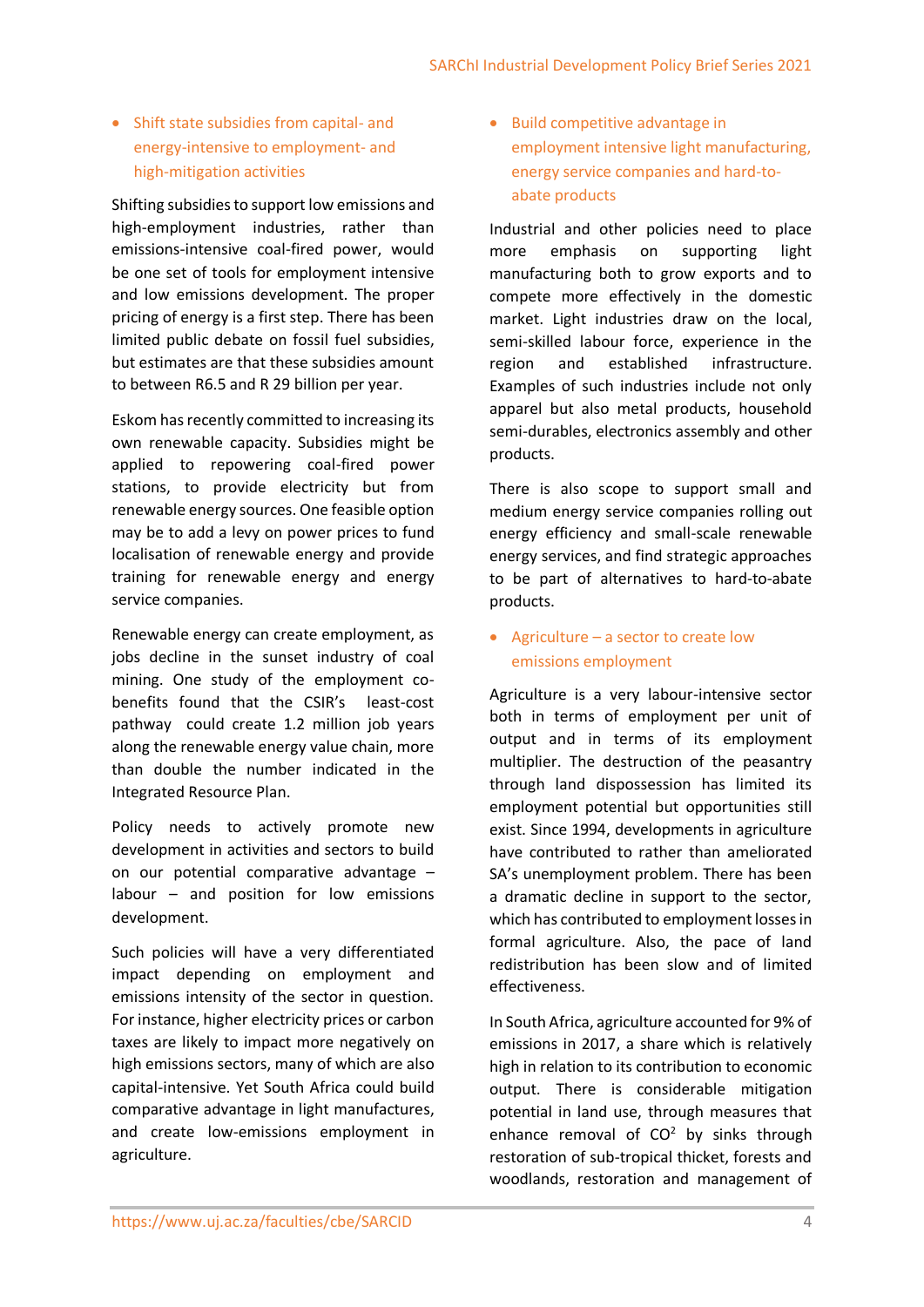grasslands and commercial small grower afforestation.

With greater and more focused support, the agricultural sector could play an important role in addressing not only rural poverty, but also South Africa's employment problem, without adding significantly to GHG emissions.

The policy instruments proposed above can be thought of as a policy package – coordinated across industrial, energy, climate and other policy domains.

# **Towards employment intensive, low emissions development**

South Africa faces huge challenges as the country attempts to chart a course to address pressing socio-economic issues. At the same time, it needs to make a contribution to climate action. All this is in an environment of low growth and pressing fiscal constraints, which have been exacerbated by the pandemic.

Historically, the economy has been on a development path which gave rise to the minerals-energy complex. This distorted growth path locked South Africa into low employment and high emissions development. It has proved difficult to change this structure. The adjustment costs are high and there are also strong political economy interests in support of the current trajectory.

The shift to a new development path has already begun, although not on the terms decision makers would have liked. The minerals-energy complex has begun to unwind as electricity prices rise and supply falters. The mining sector has also contracted due in part to infrastructure constraints and poor regulation.

A shift in incentives could tilt the playing field towards employment-intensive and low emissions growth. This means reducing incentives to capital-intensive and high emissions heavy industry, ending direct and indirect support for cheap electricity, and

removing fossil fuel subsidies. Industrial policy should be focused on our real comparative advantage – labour. It might also reindustrialize light manufacturing. Agriculture can create employment, while contributing to carbon removals by sinks and some mitigation of sources.

An integrated employment and mitigation strategy is required to shape (or reshape) the development path of the economy. This means aligning the two objectives, seeking synergies across industrial, energy and climate policy, while managing trade-offs. Such a strategy is more aligned with South Africa's real comparative advantage – labour - and will produce more rapid, sustainable and inclusive growth. As in the past there was a connection between high emissions and low employment intensity, we argue that employment-intensive growth and a low emission strategy can complement each other.

### **Recommended citation**

Winkler, H., and Black, A. (2021). Policy options for employment intensive and low emissions development in South Africa. SARChI Industrial Development Policy Brief Series PB 2021-02. SARChI Industrial Development, University of Johannesburg.

**Acknowledgement:** The South African Research Chairs Initiative (SARChI) was established in 2006 by the Department of Science and Innovation (DSI) and the National Research Foundation (NRF). The funding support of the DSI and the NRF through Grant Number 98627 and Grant Number 110691 for the South African Research Chair in Industrial Development has made this policy brief series possible.

**Disclaimer:** The Policy Brief Series is intended to stimulate policy debate. They express the views of their respective authors and not necessarily those of the South African Research Chair in Industrial Development (SARChI ID), the University of Johannesburg (UJ), the Department of Science and Innovation (DSI) or the National Research Foundation (NRF).